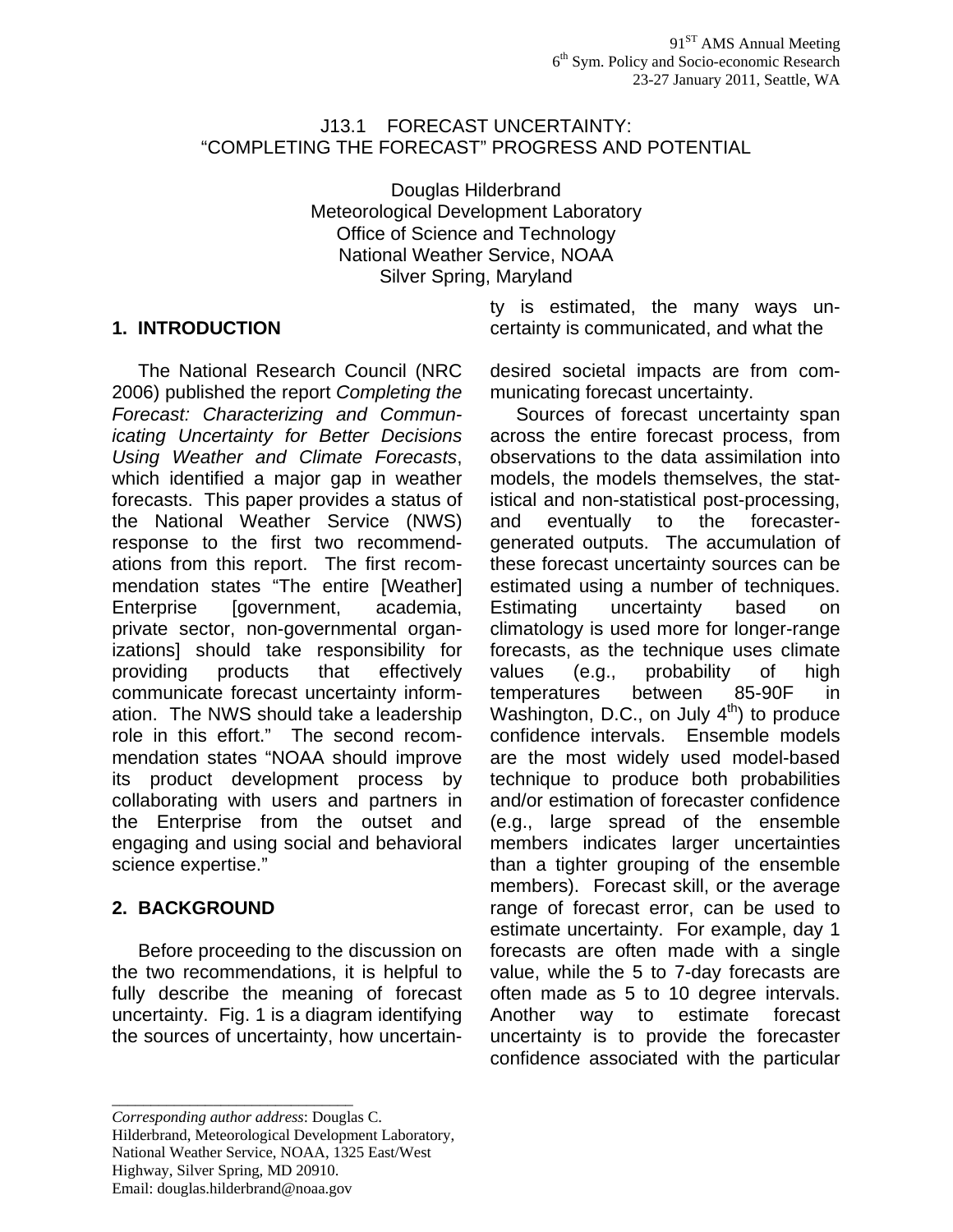forecast. The confidence in a forecast is usually dependent on the lead time, the weather phenomenon forecasted (e.g., difficulty forecasting snow totals from a nor'easter vs. temperatures under a ridge of high pressure), and many other factors that may increase or decrease confidence. For example, recent poor forecasts may make a forecaster less confident with the next forecast.

 There are many ways forecast uncertainty can be communicated, but from Fig. 1, six primary means were identified. The six were split into two groups -- quantified (i.e., primarily objective) uncertainty and qualified (i.e., primarily subjective). Quantified uncertainty includes the percentage or odds of an event occurring, a probability density function (i.e., range of values or confidence intervals), and the likelihood of alternate scenarios (e.g., best guess and second-best guess). Qualified uncertainty includes a description of forecast confidence, expressions of uncertainty (i.e., a lexicon of terms), and alternative scenario narratives.

 The estimation and communication of forecast uncertainty should lead to a desired societal impact. In a general perspective, forecast uncertainty enables more informed decisions based on a better under-standing of the forecast. Examples are the mitigation against losses or improvement of economic efficiency based on a risk analysis (e.g., cost-loss ratios). A less measurable and arguable societal impact is improved user response based on increased trust or credibility (refer to page 13 of the NRC, 2006, report for a more detailed explanation).

# **3. PROGRESS**

 Since the publishing of the NRC (2006), the NWS has significantly increased the production and delivery of forecast uncertainty information. For example, Area Forecast Discussions (AFD) now often contain considerable references to ensemble model outputs, differences in the deterministic global models, and the forecaster's confidence. Other NWS operational products provide probabilities, such as probabilistic tropical cyclone storm surge and wind speeds. Additionally, NWS is generating experimental probabilistic products, such as probabilistic quantitative precipitation forecasts and probabilistic winter precipitation guidance [\(www.hpc.ncep.noaa.gov\)](http://www.hpc.ncep.noaa.gov/).

 One community within the NWS that has taken the lead on providing forecast uncertainty and effectively communicating that information is the hydrological community. Many of the river forecasts are presented with probability values [\(http://water.weather.gov/ahps/\)](http://water.weather.gov/ahps/).

# **4. POTENTIAL**

The NWS has made substantial progress generating forecast uncertainty information. However, there has only been isolated social science studies performed (and in progress) that focus on how to effectively communicate uncertainty information to a wide array of users. Active studies engaging the utility of uncertainty information involve storm surge and hurricane communication, and emergency management decision processes. A current social science study targeting the point-and-click (PnC) web pages of the NWS (www.nws.noaa.gov) asked participants in a survey "Would you like more information about the uncertainty associated with a forecast?" Totals from 5078 participants resulted in 58.6% either strongly agreeing or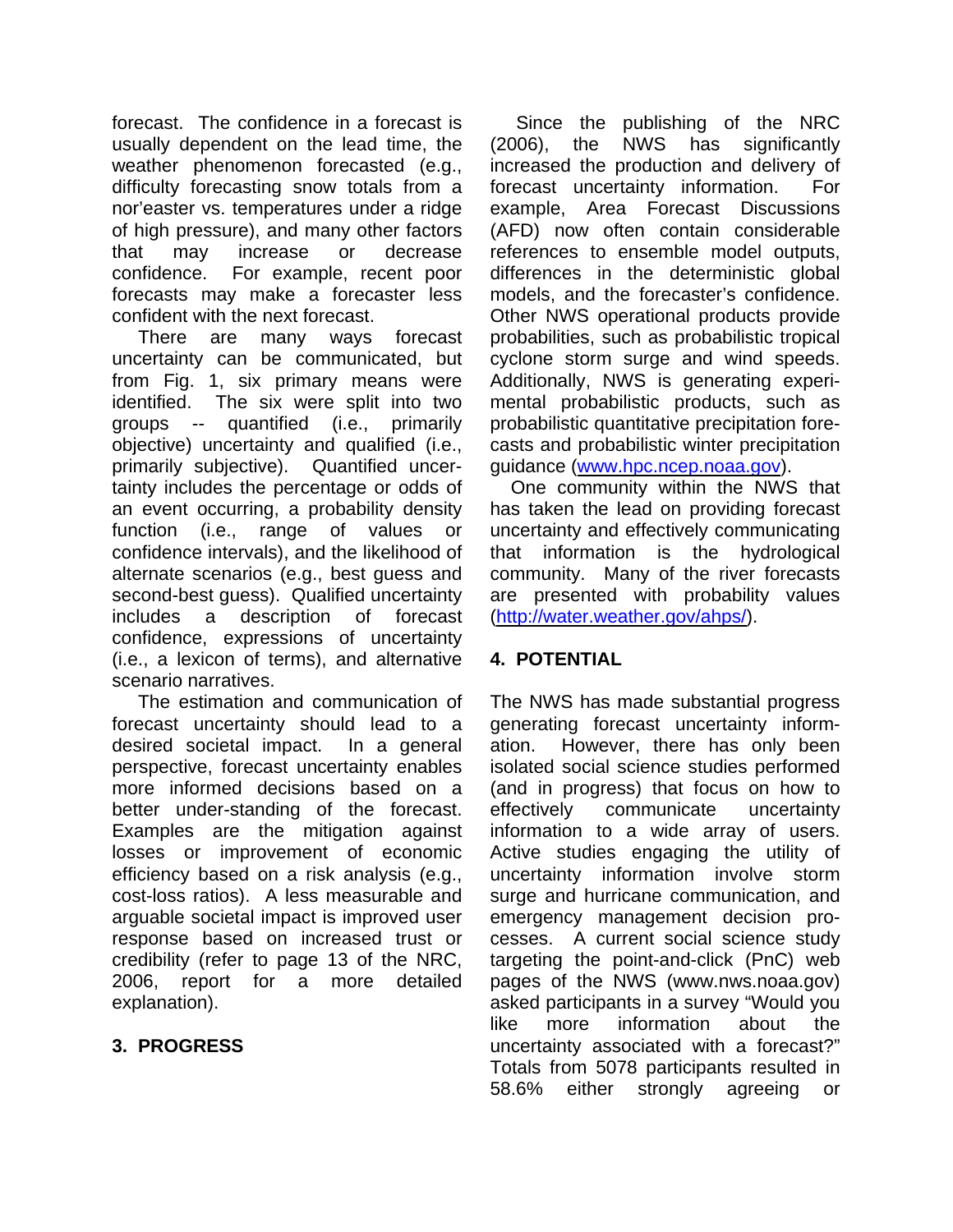agreeing to want more uncertainty information. Only 11.3% of respondents disagreed or strongly disagreed. A case can be made that there is still a lot of potential that the Weather Enterprise and the NWS, specifically, can do to not only generate and deliver forecast uncertainty information, but communicate that information effectively.

## **5. DISCUSSION AND CONCLUSIONS**

 So what is next as the Weather Enterprise enters the  $5<sup>th</sup>$  year since the NRC report was published? For the NWS, Fig. 2 illustrates the strategy for "completing the forecast". Four user groups are identified as having specific needs, with those needs listed below each user group. Users range in sophistication from highly technical to a general understanding of uncertainty information. For example, industries such as energy demand the raw probabilistic guidance, without the need for education and will build forecast tools for their individual needs. Forecasters at the NWS require forecaster tools, as well as training and social science investment on how to communicate uncertainty better in their products and decision support services. Government decision makers, core partners of the NWS, require automated tools that ingest probabilistic information to provide them with go/no go decisions. The general public requires the most investment in social science, as well as outreach, education, and partnerships (e.g., media).

 Some critics argue that the NWS is not adequately providing enough leadership toward meeting recommendations 1 and 2 from the NRC report. However, based on the sheer number of forecast uncertainty products that have been added operationally across the NWS, significant

progress has been made, and continued investments are being made in response to the NRC recommendations.

## **6. ACKNOWLEDGEMENTS**

 The author wishes to thank Dr. Tony Eckel of the NWS Office of Science and Technology for his expertise in probability forecasting, and Julie Demuth for her efforts leading the social science study targeting the point-and-click (PnC) web pages of the NWS. Appreciation is extended to Dr. Bob Glahn, Dr. David Novak, Jen Sprague, for their contributions to this paper and presentation at the AMS conference in Seattle.

# **7. DISCLAIMER**

 This paper represents the views of the author and does not necessarily represent a position of the National Weather Service or any other government agency.

# **8. REFERENCES**

NRC, 2006: Completing the Forecast. Characterizing and Communicating Uncertainty for Better Decisions Using Weather and Climate Forecasts. National Academies Press. 124 pp.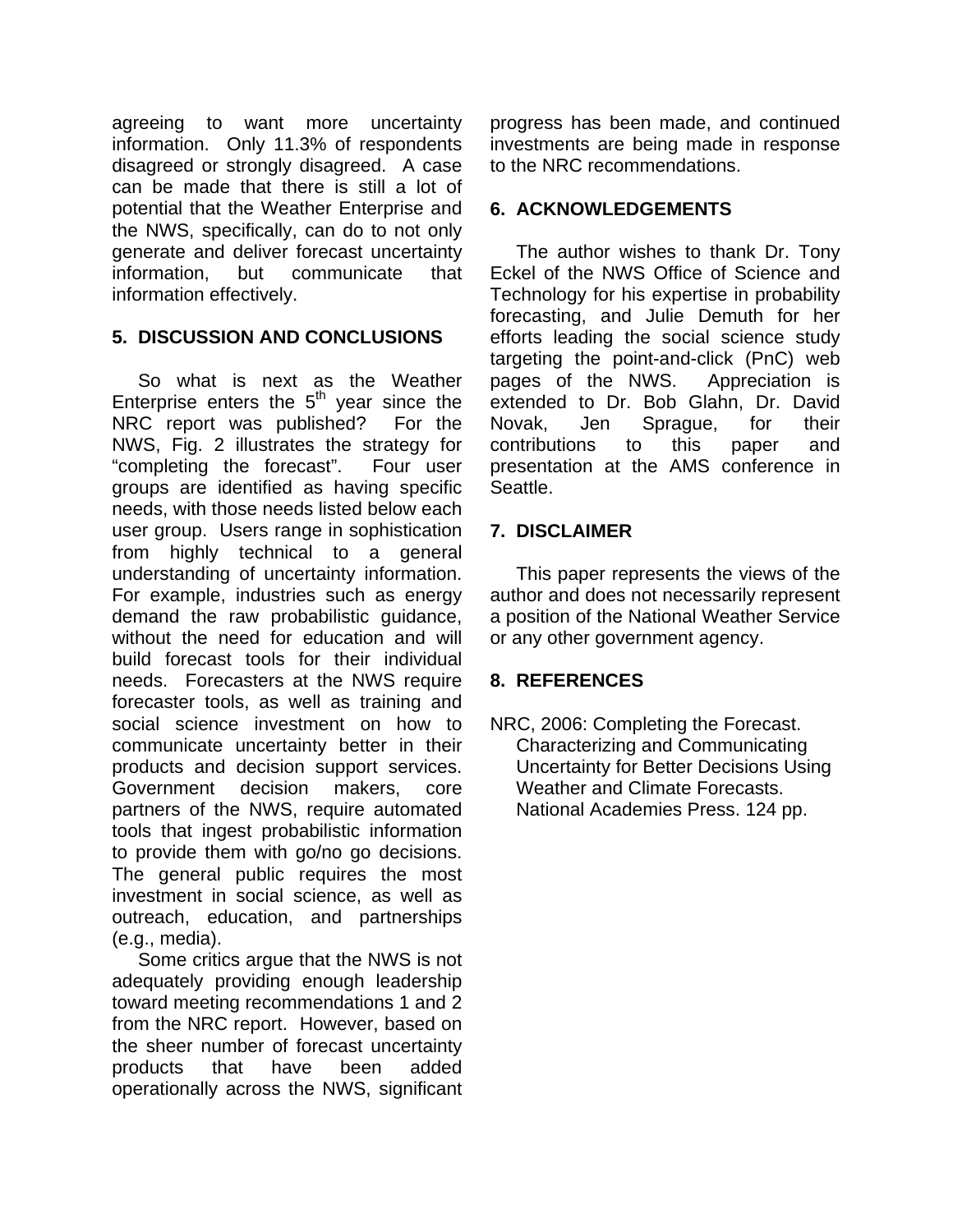

FIG. 1. Description of forecast uncertainty, from the sources, estimation, and communication of forecast uncertainty information leading to the desired societal impacts.